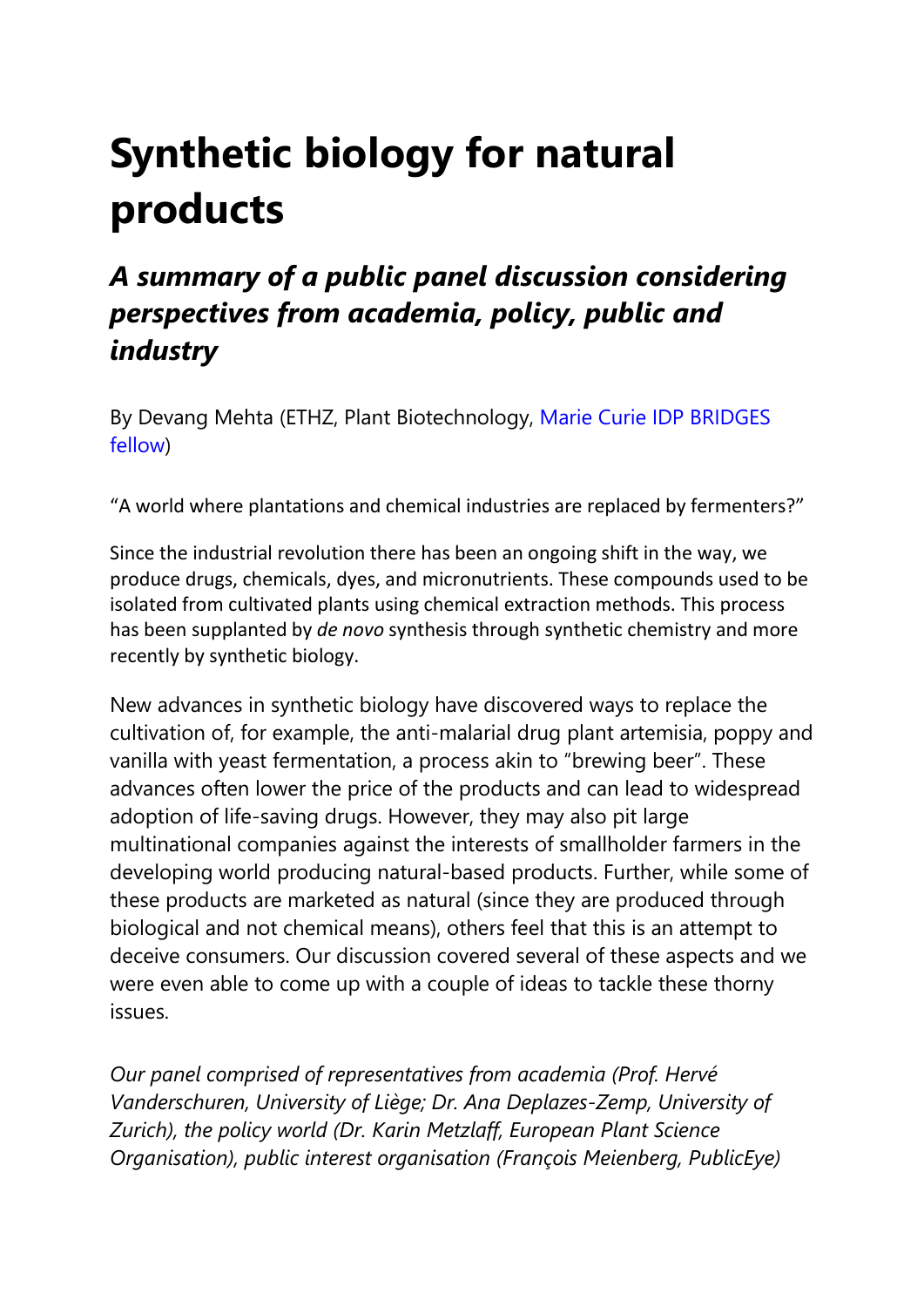*and industry (Dr. Brian King, TychoBio). The entire 90-minute discussion is available for public viewing at <https://youtu.be/oWGR4bp9avQ> .*

## *i. Technology*

Brian King began the discussion by introducing the technology of synthetic biology for natural product synthesis. He described how, through genetic engineering, scientists can move plant metabolic pathways into easier to grow organisms like yeast to more efficiently produce plant compounds like vanilla etc. He also talked about how scientists can now combine metabolic enzymes from different species or to engineer completely new enzymes, all of which can help with more efficient production of natural compounds. Most of the panel agreed that this was a positive development, which could accelerate the production of important chemicals and pharmaceuticals and lead to new breakthroughs. However, Ana Deplazes-Zemp pointed out a real biosafety concern with certain instances of this technology. She argued that the recent publication of the production of opiates in yeast [\(Galanie et](http://science.sciencemag.org/content/early/2015/08/12/science.aac9373.full)  [al 2015\)](http://science.sciencemag.org/content/early/2015/08/12/science.aac9373.full) could lead to misuse and potentially make the production of illicit drugs easier.

### ii. Access and benefit sharing

Our discussion took place only a couple of days prior to the 2016 Conference of Parties for the Cartagena and Nagoya protocols and hence a sizeable fraction of the discussion focused on access and benefit sharing (ABS). François Meienberg first raised this issue pointing out that in several instances the knowledge of indigenous peoples in the Global South has been exploited by large companies with no compensation. Overall, the panel was welcoming of the idea that synthetic biology companies should participate in ABS. Hervé Vanderschuren, however, pointed out that the Nagoya protocol could result in South-South discord by citing the example of cassava. Cassava is originally a South American crop, which is now majorly produced in Africa. Breeders in Africa have expressed concern to Hervé that ABS protocols might impede breeding activities for example between South-South countries.

Interestingly, Karin came up with a novel alternative to the Nagoya method of access and benefit sharing. She proposed a solution where companies engaged in sequence data mining would pay a fee for using this data to a